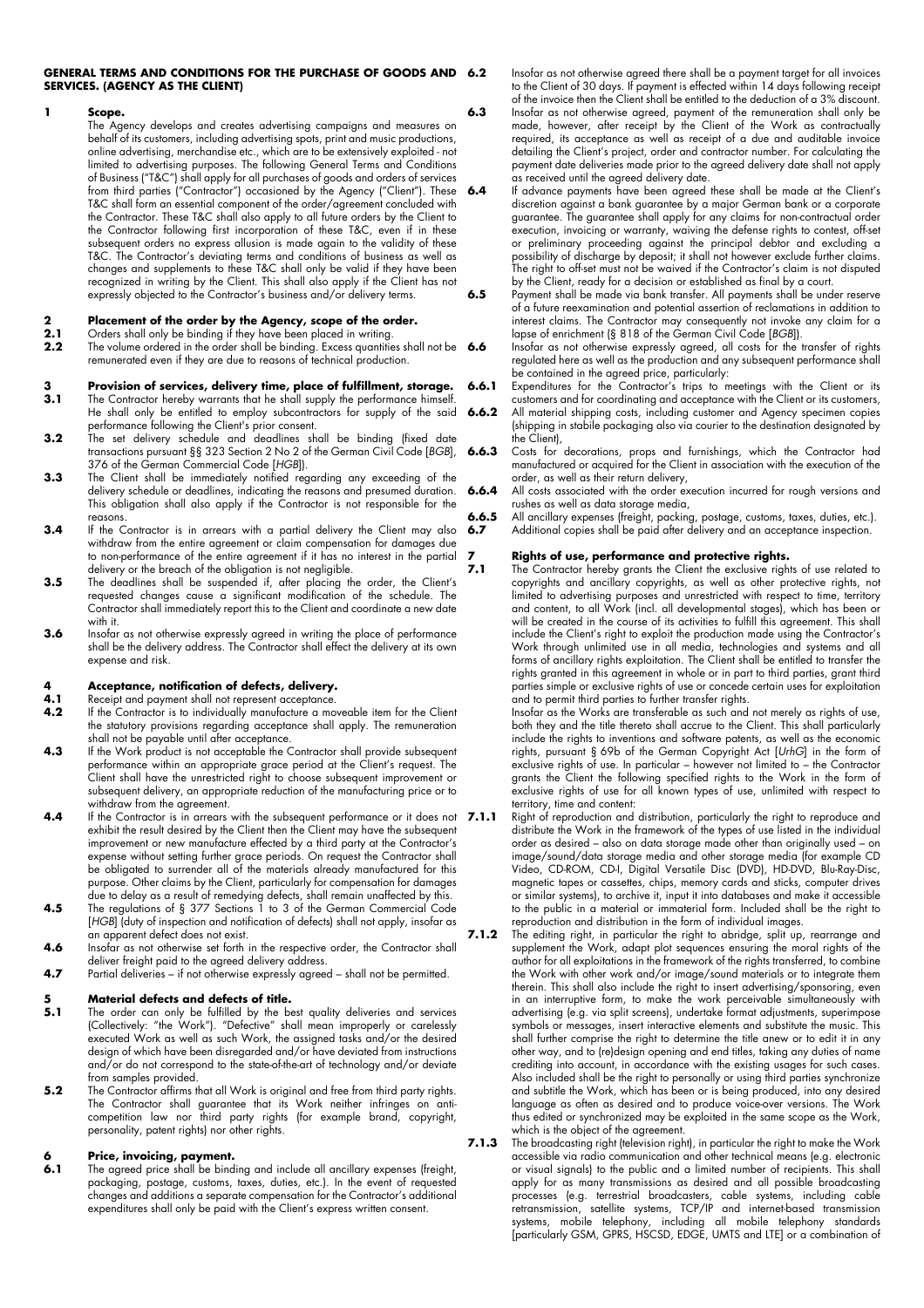such technologies), in each case independent from frequency ranges, bandwidths and resolution, compression and transmission standards or the type of receiving equipment (particularly including mobile receivers, e.g. smart phones etc.). The right shall include encrypted and unencrypted broadcasts, analogue and digital processes and shall be independent of the legal form of the broadcasting organization (regulated by public law or private television), the television organization's manner of financing (commercial or noncommercial television) or type and manner of telecast (e.g. Near-video-ondemand TV, web TV, multiplexing) or the form of legal relationship between the broadcaster and recipient (Free TV, pay TV, e.g. Pay-Per-View, Pay-Per-Channel etc.). The right to the public playback of radio broadcasts is also hereby transferred.

- **7.1.4** The presentation right (theater/cinema right), meaning in particular the right to make the Work publicly perceivable as often as desired in public performances in movie theaters and other locations suitable for this purpose (e.g. restaurants, discotheques, ships, airplanes, hospitals, etc.). The performance may use all suitable processes and technologies (analogue and digital systems, including remote transmission of the program-carrying signal) against payment or free of charge, commercial or noncommercial, and in all formats and on all types of image and/or sound media. This shall include the right to make the Work publicly perceivable at festivals, trade fairs, sales exhibitions and similar events, as well as the right to make the Work perceivable to a limited group of recipients (closed circuits), e.g. in schools, hotels, hospitals, airplanes, ships etc. To avoid misunderstandings broadcasts in closed circuits in airplanes and ships should be subject with respect to territory to the "ship's flag principle".
- **7.1.5** The rental and loan right, also in particular the right to rent or loan the Work or adaptations of the Work or its reproductions.
- **7.1.6** The film production right, meaning in particular the right to use the unedited or edited Work as a template in the manufacture of a movie and/or TV production in all known technological processes (e.g. film, television, video, photographic, sound recordings etc., in digital and non-digital form, including a 3D version) and in all language versions; this shall include the right to edit the Work as desired with respect to all elements (e.g. characters, ideas, formats, plot elements, dialogues, scenes, drawings, figures, graphic representations, sounds and noises), to remove parts of the Work or add other parts, to change or redesign plot elements and sequences, figures or their characteristic features, scenes, dialogues or other components and elements of the Work and have the edited or unedited Work translated into all languages, commission screenplay authors or other third parties to adapt as well as use the Work as often as desired in edited or unedited form in whole or in part as a template, including the right to use it in documentaries about the Work (e.g. the "Making of") and for use in the framework of bonus materials or in the exploitation of surplus materials or in producing a different cut.
- **7.1.7** The right to digitalization, hence in particular the right to digitally capture the Work or adaptations of the Work, to digitalize non-digital content, multimedia applications and accompanying materials, in particular documentaries, associated with the Work, or to combine the Work with other digitalized works.
- **7.1.8** The printing right, meaning the right to manufacture, reproduce, distribute, public playback and/or otherwise exploit illustrated and unillustrated products of any kind (books, booklets, comic strips, also in electronic form, e.g. e-books), which are derived from the Work via playback, re-narration, restructuring, summarizing or otherwise adapting the content (e.g. film novels, the book of the film, etc.) also in a modified form or via photographic, drawn or painted illustrations or the like, and to exploit these in a similar form as the Work itself as well as the right to promote such products using the Contractor's titles, names and illustrations and/or to promote elements from the Work in all forms and media and/or use these for the purpose of advertising and public relations in the press, radio, Internet, etc.
- **7.1.9** Image and sound media right (videogram right), meaning in particular the right to partial or full reproduction and distribution of the Work (e.g. through sale, rental, loan, also e-commerce) on image-sound storage media of all types for the purpose of non-public playback in a given or individually designed sequence (particularly including interactive use). This right shall include all audiovisual systems independent from their respective specific, technical configuration (particularly including all resolution and/or compression standards), such as cine film cassettes, videocassettes and videotapes, video discs of all types, CD video, CD ROM, CD-I, digital versatile disc (DVD), HD DVD, Blu-ray disc, magnetic tapes or cassettes, chips, memory cards and sticks, computer drives or similar systems, independent of the type of use. The right to (public) playback (§ 21 of the German Copyright Act [UrhG]) is hereby included.
- **7.1.10** Database right, thus in particular the right to capture the Work in a machinereadable format and electronically store it in an in-house database, also insofar as this is not for the database operator's own use according to § 53 of the German Copyright Act [UrhG], or to develop "abstracts" of the Work (summaries of important content from individual Work), to capture it in a machine-readable format and store it electronically in an in-house database.
- **7.1.11** The right of making the Work publicly available (retrieval/online right), meaning in particular the right to make the Work available in whole or in part, such that the Work is available to the public and a limited group of recipients for each individual retrieval from locations and at times of their choosing (videoon-demand), independent from whether this occurs without storing (streaming), with intermediate storage or with permanent storage ("download to own"). This shall include all possible storage and transmission systems (terrestrial, cable, satellite, including distribution via direct satellite, encrypted or unencrypted), including in particular those over the Internet (e.g. TCP/IP) and mobile telephony, including all mobile telephony standards (particularly GSM, GPRS, HSCSD, EDGE, UMTS and LTE), and shall apply independent from the type of receiving equipment (including mobile terminal equipment, such as iPads, Tablet PCs, smart phones, mobile telephones, etc.) and type of use (including

interactive use). The right shall also include all forms of push and/or pull services as well as paid services (Pay VOD, e.g. transactional VOD/TVOD, subscription VOD/SVOD (e.g. podcasts), electronic-sell-through/EST) as well as non-paid services (Free VOD/FVOD), including further making it publicly available, re-transmission and/or interactive use. Included shall also be the right to public play it back from publicly provided content.

- **7.1.12** The right of exploitation in interactive forms, meaning in particular the right to manufacture versions of the Work, reproduce it, distribute it on image/sound media of all types or make its access on demand available in terms of the above Paragraph 7.1.11, which are made exclusively or primarily available for individual adaptation of the Work and/or its individual sound or image components, in particular by way of abridging, distorting, restructuring, combining it with other work or other change (e.g. in the form of video games, computer games and online games) and to make available and perceivable the corresponding interactive versions of the Work, insofar as the Contractor's moral rights are preserved.
- **7.1.13** Right to use the Works in multimedia applications and on the internet, including social-media websites and/or applications ("apps"). Social-media websites and/or apps shall comprise every website, app or other platform whose primary focus is on the provision of social interaction between its users and which enables its users, in connection with social interaction, to generate, share, exchange and/or edit contents.
- **7.1.14** The sound storage media right, meaning in particular the right to reproduce and/or distribute the soundtrack and/or music soundtrack of the Work as well as re-narrations, restructurings or other adaptations of the Work (e.g. in the form of audio dramas) in whole and/or in parts (as applicable also by adding other sound and/or music elements) on sound storage media of any kind (electronic, magnetic, optical or other storage media) and/or to exploit it in another manner in the same scope as the Work itself, as well as the right to furnish such products with the Contractor's name and/or image and/or elements from the Work and to advertise it in all forms and media.
- **7.1.15** The archiving right, meaning in particular the right to archive the Work or parts thereof (including abstracts or other content information) in any form and particularly also to capture it in a digitalized form and enter it in electronic databases and data networks, on all storage media, also together with other work or parts of work and to make it accessible to third parties against payment or free of charge. Included shall be the right to use the Work in the framework of its own or third party EPGs (Electronic Program Guides).
- **7.1.16** The merchandising right, meaning the right to the commercial exploitation of the Work through manufacture and distribution of goods or the marketing of services of all types, particularly "added value services" (e.g. telephone value added services, such as the distribution of ringtones, ring back tones, cellular phone games, MMS, wallpapers, logos, clips, audio text services, other remunerated or non-remunerated telephone services, including WAP, GPRS, imode, UMTS and LTE services), the edited or unedited excerpts from the Work or events, names, titles, figures, illustrations or other combinations, which are related to or contain the Work, as well as the right to advertise goods and services of any kind using such types of elements or edited or unedited excerpts from the Work (Tie-in advertising).
- **7.2** The Client shall additionally receive the right with respect to unknown types of use, meaning the rights to all types of use as yet unknown at the point in time of the conclusion of the agreement, insofar as the rights thereto have not already been granted on the basis of the above provisions. The Client shall notify the Contractor in advance in writing of its intended use of such rights and shall come to an understanding with the Contractor regarding an appropriate share in the commercial use of this right. If and insofar as the right of revocation with respect to granting rights for unknown types of use or the obligation hereto is not excluded pursuant §§ 88 Section 1 Clause 2, 89 Section 1 Clause 2 of the German Copyright Act [*UrhG*], the following shall apply in addition to the statutory provisions:

A Client notification to the Contractor regarding the intended integration of the exploitation of the Work into the new type of use pursuant § 31a Section 1 Clause 3 of the German Copyright Act [*UrhG*] ("Notification") shall be made exclusively to the Contractor's address specified in the order heading, if the Contractor has not expressly notified the Client and in writing expressly citing the relevant order and the contribution, which is the object of the agreement, that the Notification is to be sent to a different address in future.

**7.3** Beyond the rights and authorizations specified in the preceding Paragraphs 7.1 and 7.2 the Work shall be understood as commissioned work with effect for all copyright systems that recognize a corresponding concept. The Contractor hereby transfers the copyright to the Work to the Client with effect for all foreign legal systems, which permit a transfer of the copyright. The Work and the Contractor's activities, as applicable, shall be deemed "work made for hire" in terms of US copyright law. The Client shall be entitled to have this transfer registered with the entities applicable for this purpose (e.g. United States Copyright Office). If this is possible pursuant the respective legal system, the Contractor moreover declares a waiver of the assertion of moral rights ("waiver of moral rights"). Moreover the granting of the rights shall apply with effect for all legal systems, which permit granting rights also for unknown types of use, also for types of use that first become known in the future. To the extent these legal systems provide that the Client as a license holder is to grant the Contractor the corresponding interests herein the Client shall be obligated to make these payments to the Contractor at the point in time of the use of the Work in these as yet currently unknown type of use.

Prior to accepting the order the Contractor shall inform the Client regarding if and – as applicable – which of its transferred rights of use had been transferred to collecting societies (e.g. GEMA) pursuant this Paragraph 7.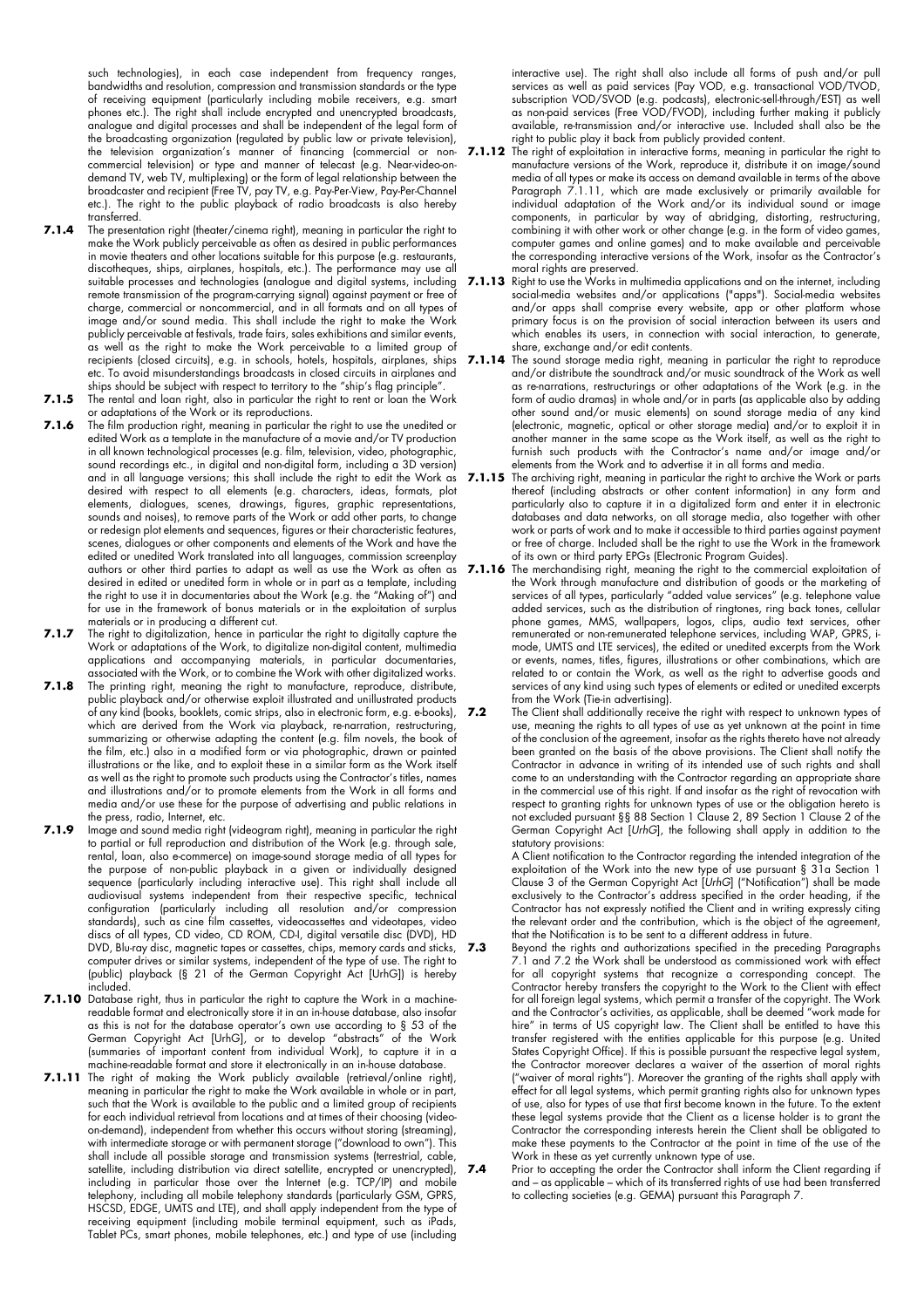- 7.5 In the case of notifications to collecting societies, the respective Client's customer for whose use the Works are intended must be stated as the exploiting party, and not the Client. The notification may only be made following authorization by the Client.
- **7.6** The Contractor shall, in consideration of the Work, exercise any rights to which it is entitled pursuant § 41 of the German Copyright Act [*UrhG*] at the earliest following expiration of five years since the creation of the Work and not assert any potential personality rights entitlements to the Work pursuant §§ 12, 25 and 39 of the German Copyright Act [*UrhG*]. The Client shall be entitled to exercise the moral rights to the Work. The Client shall take the Contractor's moral rights into account, insofar as this is technically and economically reasonable. The Contractor shall waive its right to be named as the author under § 13 of the German Copyright Act [*UrhG*], it may however be mentioned with its real name or a fictitious name.
- **7.7** Insofar as the Contractor enlists third parties for the execution of the order, it shall ensure that their rights are also transferred to the Client unrestricted in the scope specified above. The Contractor shall have a duty to obtain from the third parties and to document a suitable declaration regarding the complete transfer of the rights and, upon demand, to submit this to the Client. The Contractor shall hold the Client harmless against any claims by his staff or other third parties of whom the Contractor avails himself in carrying out the order. The Contractor shall guarantee that all performing and portrayed artists and models shall also waive their right to a credit, however may be mentioned (real name or fictitious name).
- **7.8** The Client shall be entitled to exploit the rights listed in the above paragraphs and the rights of use granted itself or through third parties, to which it may transfer the rights in whole or in part, individually or in any desired combination.
- **7.9** Insofar as it is possible for him, the Contractor shall transfer to the Client, irrevocably and for exclusive, transferable use, unrestricted as to place and time, all trademark rights, title rights and other rights of commercial designation related to the Works which are required for exploitation of the Works.
- **7.10** The granting/transfer of rights pursuant this Paragraph 7 is remunerated by the agreed fee. The Contractor shall release the Client from claims pursuant §§ 32 ff. of the German Copyright Act [*UrhG*] by its employees or other third parties the Contractor enlists to carry out the order.
- **7.11** Any terminations of this contract by one or both Parties shall not affect the acquisition by the Client of rights created or under creation until the time when these contractual relations are ended nor the validity of the grant or transfer of such rights by third parties.

### **8 The Client's documents.**<br>**8.1** All working documents mad

- **8.1** All working documents made available, such as final artwork, reproductions, stamps, image templates, drafts, samples or other documents, shall remain the Client's property. The working documents provided shall be handled with care and immediately returned following completion of the order as well as upon first request. At the Client's request the Contractor shall archive the working documents for a period of two years. The Contractor shall not be entitled to a right of retention to the working documents.
- **8.2** All working documents and work products as well as the Work may only be used for the execution of the order placed.

#### **9 Confidentiality, information security, sampling, data protection, right of audit.**

- **9.1** Working documents, Works and all information about the Client or the Client's customers of which the Contractor becomes aware in connection with the order must be treated in strict confidence by the Contractor even after the ending of the order. It shall impart this confidentiality obligation to its salaried employees and staff as well as other third parties, which it enlists to execute the order. The Client's customers shall be expressly included in the scope of protection of this confidentiality agreement.
- **9.2** Any drafts, drawings, printing plates, templates, patterns or other documents and information (hereinafter called "information") which the Contractor receives shall remain the property of the Client or his customers, may be used, reproduced, published or supplied to third parties only for the purpose of handling the order or inquiry, and must be stored carefully by the Contractor and returned upon first demand. The Contractor shall further return immediately to the Client all information so supplied as soon as he no longer needs it for the purpose designated, but upon the ending of their collaboration at latest. Insofar as the Client agrees thereto, the Contractor shall be entitled to destroy the information. In this case the Client shall receive without solicitation a written confirmation of its complete destruction. The Contractor shall have no right to retention of the information.
- **9.3** The duties of confidentiality set out under Sections 9.1 and 9.2 above shall only cease to apply if and insofar as the information concerned is proven to be generally known, or becomes generally known without any culpability on the Contractor's part, or is or has been obtained legally from a third party, is already in the Contractor's legal possession, or has been developed by the Contractor independently and by himself. The Contractor shall bear the burden of proof in certifying prior knowledge. In the event of an unauthorized outflow of or access to confidential Information as well as in case of all other information security incidents, the Contractor shall inform the Client immediately and in detail via email to security@group-services.com. Should the Contractor have a duty under a statutory provision, an order by a competent court of law, an official body or similar order by government authority to disclose the said information, he shall – as far as the law allows – inform the Client immediately and in advance thereof, in order that the latter may take legal measures to prevent the said disclosure. Should the Client so require, the Contractor shall retain the documents until any decision is made. In every case the Contractor

must take all reasonable steps to the greatest possible extent in order to prevent or restrict the disclosure of the said information.

- **9.4** Imprimaturs and samplings shall be prohibited. The Contractor may not manufacture copies, parts or excerpts of the Work (also materials produced but not however used in the final version) without the express and written consent of the Client, neither audio nor visual, for its own or third party purposes, nor distribute, show or provide it to third parties.
	- **9.5** Otherwise the rules of the German Protection of Business Secrets Act (GeschGehG) shall apply by way of supplement in favor of the Client.
- **9.6** The Contractor may only use the Work for self-advertising purposes or refer to the existing business relationship with the Client's written consent.
- **9.7** Without the Client's consent the Contractor shall be prohibited during any ongoing collaboration from making any direct contact with the Client's customer(s) for whom the Contractor's performances are intended, particularly from making any attempts to suborn the account in question managed by the Client. Should any contact be made by a customer of the Client for whom the Contractor's performances are intended, he shall refer him to the Client as personal contact. A contractual fine must be paid for every case of infringement, the level of which shall be at the Client's proper discretion and in case of dispute may be reviewed by a competent court of law.
- **9.8** During the ongoing collaboration and for six months thereafter the Contractor shall not headhunt or attempt to headhunt any employees of the Client by active approach, either itself or via third parties. For every case of infringement a contractual fine shall be payable, the level of which shall be at the Client's discretion and in case of dispute may be reviewed by a competent court of law. **9.9** Without the Client's prior express written consent the Contractor may neither issue press releases about the order or Work nor arrange press interviews. The
- same shall apply to press photos or other communications about the order or Work. **9.10** The Contractor and the Contractor's personnel engaged in data processing are hereby prohibited from collecting, processing or using personal data without
	- authorization (data secrecy). Such personnel, insofar as they are employed in non-public posts, must be bound to an obligation of data secrecy prior to commencement of their Work. This data secrecy shall continue even after the ending of their Work. The Contractor shall have a duty to follow the rules of the German Data Protection Act [*BDSG*] and the General Data Protection Regulation [GDPR] in their version as amended from time to time. Insofar as necessary, he shall conclude with the Client a separate agreement pursuant to § 62 of the (new) German Data Protection Act or Article 28 of the GDPR.
- **9.11** In case of a breach of the obligations under this Section 9 the Contractor shall pay the Client for every case of infringement a contractual fine, the level of which shall be determined at the Client's proper discretion, which however in case of dispute about its appropriacy may be reviewed by the competent court. § 348 of the German Commercial Code [*HGB*] is hereby waived. Claims for damages shall not be affected by a contractual fine, but shall be credited against the same.
- **9.12** The Contractor hereby grants the Client's audit department, the audit department of the customer concerned, and any third party with a duty to confidentiality commissioned by the Client or customer (auditor, attorneys at law or tax accountant) the right at any time, following prior agreement, to inspect and scrutinize all data, materials and documents subsisting between the Contractor and Client and arising during fulfilment of the order or contract. This right of supervision shall also comprise permission to check compliance with the regulations of this Section 9 *in situ* on the Contractor's premises. The Contractor shall be entitled, should such a scrutiny be undertaken, to call in an employee from his own audit department, or a third party bound to professional confidentiality, to attend the said scrutiny at his own expense. Should in the course of such an audit discrepancies of accounting be identified to the Client's detriment, the Contractor must reimburse the same. Should accounting discrepancies of more than 2% be identified, the Contractor shall also pay all the costs incurred in connection with the audit.
- **9.13** The Contractor hereby agrees with the Client to adopt into his contracts with subcontractors a right of supervision to the same effect in favor of the Client's audit department and that of the customer for whose use the Contractor's works are intended.
- **9.14** In the case of audits by government authorities (e.g. tax audits) the auditors must be allowed access to the accounting documents at any time in accordance with statutory provisions. The original documents or readable copies thereof (hard copies) must be supplied in reasonable time upon demand.

### **10 Liability.**

- **10.1** Liability on the part of the Client, his representatives and vicarious agents is hereby excluded, except for loss or damage caused by gross negligence or deliberate intention, breach of essential contractual duties (so-called cardinal duties, i.e. duties without whose fulfilment the due and proper execution of the contract is not possible at all and upon compliance wherewith the other party may normally rely), damage to life, limb or health, and claims for the statutory minimum wage. The Client's liability and that of his representatives and vicarious agents shall be restricted to compensation for the contractually typical, direct damage foreseeable in accordance with the type of performance. In particular he shall not be liable for loss of profit.
- **10.2** The Contractor's liability shall be governed by law.

#### **11 The Contractor's guarantees.**

- The Contractor has all of the necessary copyright-related exploitation rights, in particular the reproduction, distribution, broadcasting, presentation, adaptation and ancillary copyrights required to fulfill the agreement.
- **11.2** The Contractor guarantees the rights to be transferred under Paragraph 7 and affirms that these rights have not already been transferred to third parties (e.g.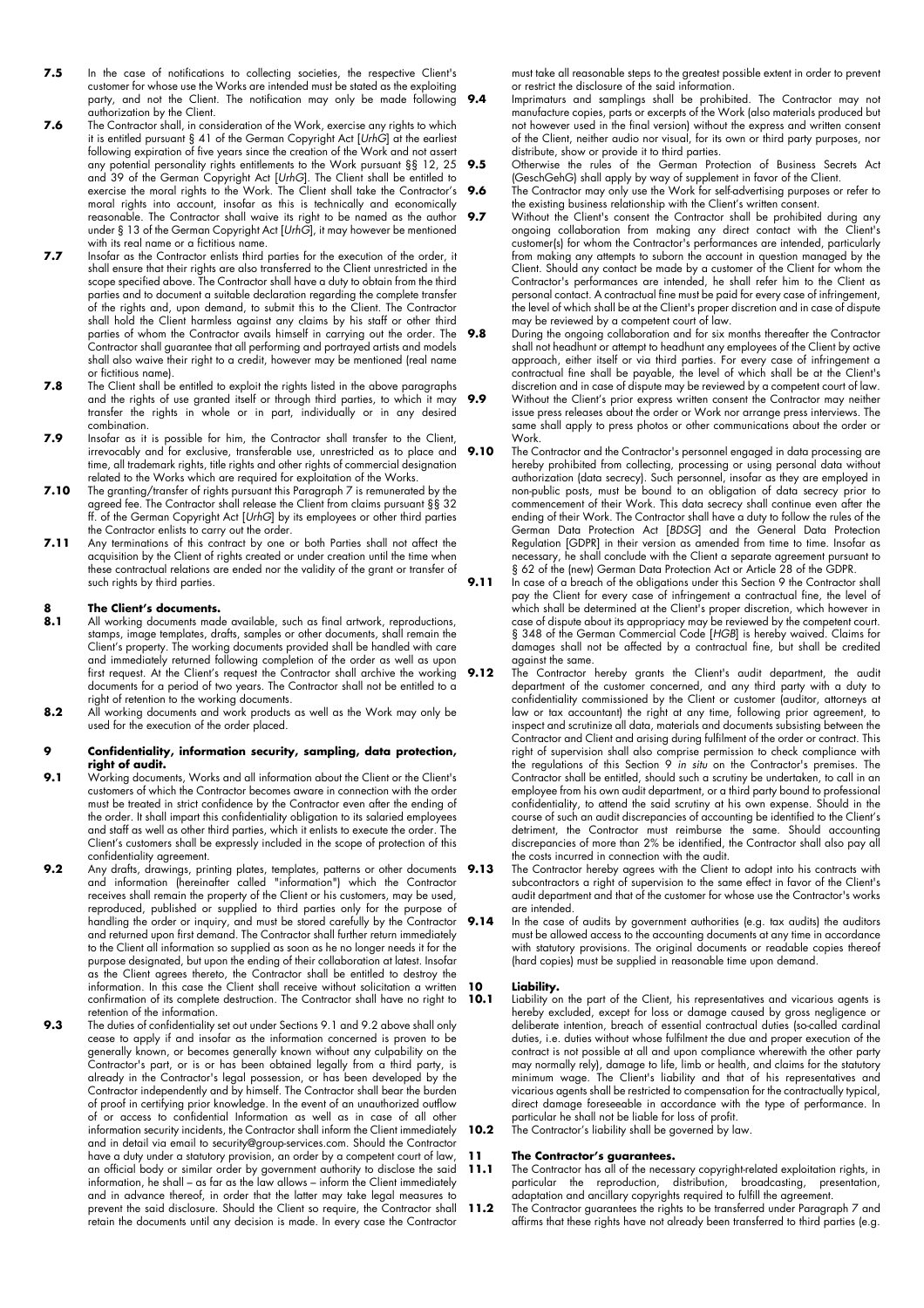banks) nor are encumbered with third party rights (e.g. lien or securities) and third parties were not instructed to exercise these rights.

- 11.3 The Contractor further affirms that in relation to the performance of this agreement no other obligations exist that could prevent the services from being rendered.
- 11.4 The Contractor affirms that it is currently not working for any client that is in competition with the Client's customers, for which the Work is recognizably intended. The Contractor shall notify the Client thereof if such a conflict should be evident here. The Contractor may withdraw from the order free of charge in the event of such a conflict and/or terminate it at any time.
- 11.5 The Contractor shall be responsible that all people it arranges to be involved in the manufacturing and editing of the production, which is the object of the agreement, and who are entitled to copyright, ancillary copyrights, property rights or other rights, have submitted all necessary declarations of consent for the Work to be able to be exploited in the agreed scope.
- 11.6 Should the Client so wish, the Contractor shall facilitate a subsequent acquisition of extended rights, particularly for use beyond any agreed restricted period of use or use in further media.
- 11.7 The Contractor guarantees that due tax and social security payments are made for all people it involves in participating in the manufacturing and adaptation of the work product, which is the object of the present agreement.
- **11.8** The Contractor hereby guarantees to comply with the regulations of the German General Minimum Wage Act [*MiLoG*] in its version as amended from time to time. In particular he hereby guarantees to pay his employees at least the minimum wage due under § 1 of the German Minimum Wage Act [*MiLoG*] as of the legally due date prescribed in § 2 of the German Minimum Wage Act [*MiLoG*] and that the subcontractors employed by him and further subcontractors which the latter may employ shall likewise comply with the regulations of the German Minimum Wage Act [*MiLoG*] in its version as amended from time to time. The Contractor shall have a duty upon demand to submit monthly certifications showing the timely payment of the minimum wage by himself and, as far as applicable, by his subcontractors (e.g. records of hours worked and wages paid in return). The Client shall in addition have a right of inspection of the Contractor's (anonymized) wage and salary lists. The Contractor must ensure that the Client also enjoys such a right of inspection with regard to the Contractor's subcontractors.
- **11.9** In case of a breach of the obligations under Section 11.8 the Contractor shall **15.3** pay the Client for every case of infringement a contractual fine, the level of which shall be determined at the Client's proper discretion, which however in case of dispute about its appropriacy may be reviewed by the competent court. § 348 of the German Commercial Code [HGB] is hereby waived. Claims for damages shall not be affected by a contractual fine.
- **11.10** The Contractor shall have a duty in particular to desist from all actions which may entail a breach of the German Minimum Wage Act [*MiLoG*], lead to punishability for fraud, breach of trust, criminal offences against competition, unfair advantage or bribery of persons employed by the Contractor or of third parties. In case of breach hereof or of the obligations under Section 11.8 the Client shall enjoy a right of immediate withdrawal from or termination of all agreements and legal transactions subsisting with the Contractor (including orders and offers not yet accepted) and the cessation of all negotiations. Notwithstanding the same the Contractor shall have a duty to comply with all laws and regulations affecting him and his business relations with the Client. In case of breach of the foregoing duties the Contractor shall hold the Client harmless against all claims, damage, losses and costs, including costs of a necessary and reasonable legal defense.
- **11.11** The Contractor hereby guarantees that he shall comply with the standards usual in the industry and statutory requirements governing security of information. The Client shall be entitled to verify compliance with the above regulations through suitable measures.

## **12 Withdrawal, termination for an important reason.**

- **12.1** The Client can in particular withdraw from or terminate the order with immediate effect if the due execution of the order is thereby called into question that the Contractor has not only temporarily suspended payments, the Contractor has suspended its business operations or a significant part of its business operations or compulsory execution measures to collect payment obligations under this agreement have remained unsuccessful.
- 12.2 Furthermore, the Client can in particular withdraw from or terminate the order 15.9 with immediate effect if the due execution of the order is thereby called into question by a pandemic, whereby official warnings or official prohibits need not to be issued due to the pandemic.
- **12.3** The statutory rights to withdraw and extraordinary termination shall remain unaffected by the above Paragraph 12.1 and 12.2.

#### **13 Statute of limitations, off-setting, assignment, rights of retention.**

- **13.1** Claims by the Contractor against the Client shall be subject to a limitation period of twelve months. This shall not apply to claims arising from loss or damage caused by gross negligence or deliberate intent, the breach of essential contractual duties (so-called cardinal duties, i.e. duties without whose fulfilment the due and proper execution of the contract is not possible at all and upon compliance wherewith the other party may normally rely), damage to life, limb or health, and claims for the statutory minimum wage. In these cases the statutory periods of limitation shall apply.
- **13.2** The Contractor off-setting against the Client's claims shall only be permissible if the Contractor's claims are undisputed or established as final by a court.
- 13.3 The Contractor's rights under the order, in particular the right to remuneration may not be assigned without the Client's written consent.
- 13.4 The Contractor can only assert rights of retention, in particular with respect to a claim for return by the Client, with respect to claims that are undisputed by the Client or established as final by a court. In the event of differences of opinion

by the parties regarding the interpretation and execution of the agreement, as well as the exploitation of the Work by the Client, the Contractor waives interim legal protection measures.

## **14 Orders by proxy.**<br>**14.1** If the Client places an

- If the Client places an order in a third party name and for a third party account of one of its customers the Client shall not be liable for payment for the goods and/or services ordered or for the fulfillment of the respective customer's other contractual obligations. The Contractor shall be paid directly by the customer and not by the Client. The Client shall not be liable for the customer's creditworthiness, which it also did not review.
- **14.2** If the Client places the order in its own name and for its own account but on behalf of one of its customers, which is to be indicated upon commissioning, the remuneration shall be payable by the Client if the Client was for its part furnished by the customer with the corresponding funds for the purpose of satisfying the claims. The Client shall not be obligated to the payment of amounts owed on its part if and as long as the customer has not paid these to the Client. This shall apply independent from whatever reason the payment to the Client has not been made (including the customer's insolvency).

#### **15 Production of photographic and moving-image material.**

The production of posters, advertisements etc. and of TV spots, movie theater advertising films, animated advertising films, online and viral films and other moving-image material (photographic and moving-image material jointly called "Photography") shall in addition be subject to the following regulations:

- **15.1** The Client shall decide on the design of the content, on the artistic and technical design, and on the shooting location. He shall also be responsible for the objective accuracy of the Photography insofar as his instructions have been followed.
- **15.2** The Photography shall be produced according to the script, storyboard, layout film or briefing delivered by the Client as well as the record of the results of the pre-production meeting ("PPM") and the Client's instructions. If the Contractor wishes to deviate from the script, storyboard, briefing or instructions for whatever reason may be it shall obtain the Client's prior written consent. The same shall apply if the Contractor has uncertainties regarding the appropriate implementation of the guidelines.
- **15.3** The Contractor shall itself carry out the Photography and produce and deliver it of a quality, which at least corresponds to the state-of-the-art of production technology of its company as evident in its sample roll.
- **15.4** The Contractor shall develop a precise schedule regarding the individual manufacturing phases of the Photography in agreement with the Client and inform the Client regarding the respective manufacturing status in such good time for said party to be able to influence each manufacturing phase.
- **15.5** The Client and its customer shall have the right to be present during the production of the Photography, in order to issue corresponding instructions, if need be (e.g. guidelines for models, props, technical effects etc.). The Contractor shall take the Client's requested changes into consideration. If this results in significant additional expenses (>2% of the net manufacturing price) then these shall be borne by the Client, if the Contractor had reported these additional costs and the amount thereof in good time prior to carrying out the measures and the Client has approved them in writing. If the Client's requested changes reduce the manufacturing costs then the amount saved through this shall be to the Client's benefit.
- 15.6 The Contractor shall rent premises and other locations necessary for the production of the Photography and shall commission third parties, such as models, directors, singers etc. in his own name and on his own account. He shall assume the liability of performance for them. Should the third parties commissioned by the Contractor fail to appear for production, or fail to appear in good time, the Contractor shall bear the additional costs incurred and shall reimburse the loss caused thereby.
- **15.7** The equipment, working and other materials required for the production of the Photography which the Contractor has acquired in his own name and on his own account shall be provided by him at his own cost and risk.
- **15.8** Cinema films shall be filmed in consideration of normal/wide screen and/or 16:9 or other European or international standards pursuant the Client's instruction as well as the FSK guidelines and TV spots in consideration of the television cache. Television copies shall meet the ARD specification standards. **15.9** The products to be advertised and portrayed in the Photography shall be supplied by the Client without charge in the form of originals or dummies. They must be returned immediately once production has ended. Should the originals or dummies not be suitable for realization in photography or film, the Contractor shall notify the Client thereof immediately and give him an opportunity to prepare suitably for production. The Contractor shall not be entitled to replace the original products with which he has been supplied by other products.
- **15.10** In the case of film photography the Contractor shall guarantee that the right to film the script/storyboard, should this not have been supplied by the Client, and the right to its design in image, word and sound is enjoyed by the Client. This shall also apply to all rights of the script's authors, of the film makers, and of the practicing and performing artists and models (e.g. actors, cameramen, cartoonists, directors, set designers, composers, musicians, speakers, etc.).
- **15.11** The Client shall be entitled to have still photographs made during shooting by a photographer of his choice and to use these to the extent to which rights are granted under these T&C.
- **15.12** The agreed length of films shall be precisely adhered to. The film lengths endorsed by the Freiwillige Selbstkontrolle der Filmwirtschaft GmbH ("FSK") shall apply for movie theater films. If the Client so desires and insofar as not otherwise agreed in an individual agreement, the Contractor shall submit the film at its expense to the umbrella organization of the FSK. There shall always be a submission for films, which are to be shown in movie theaters. If the FSK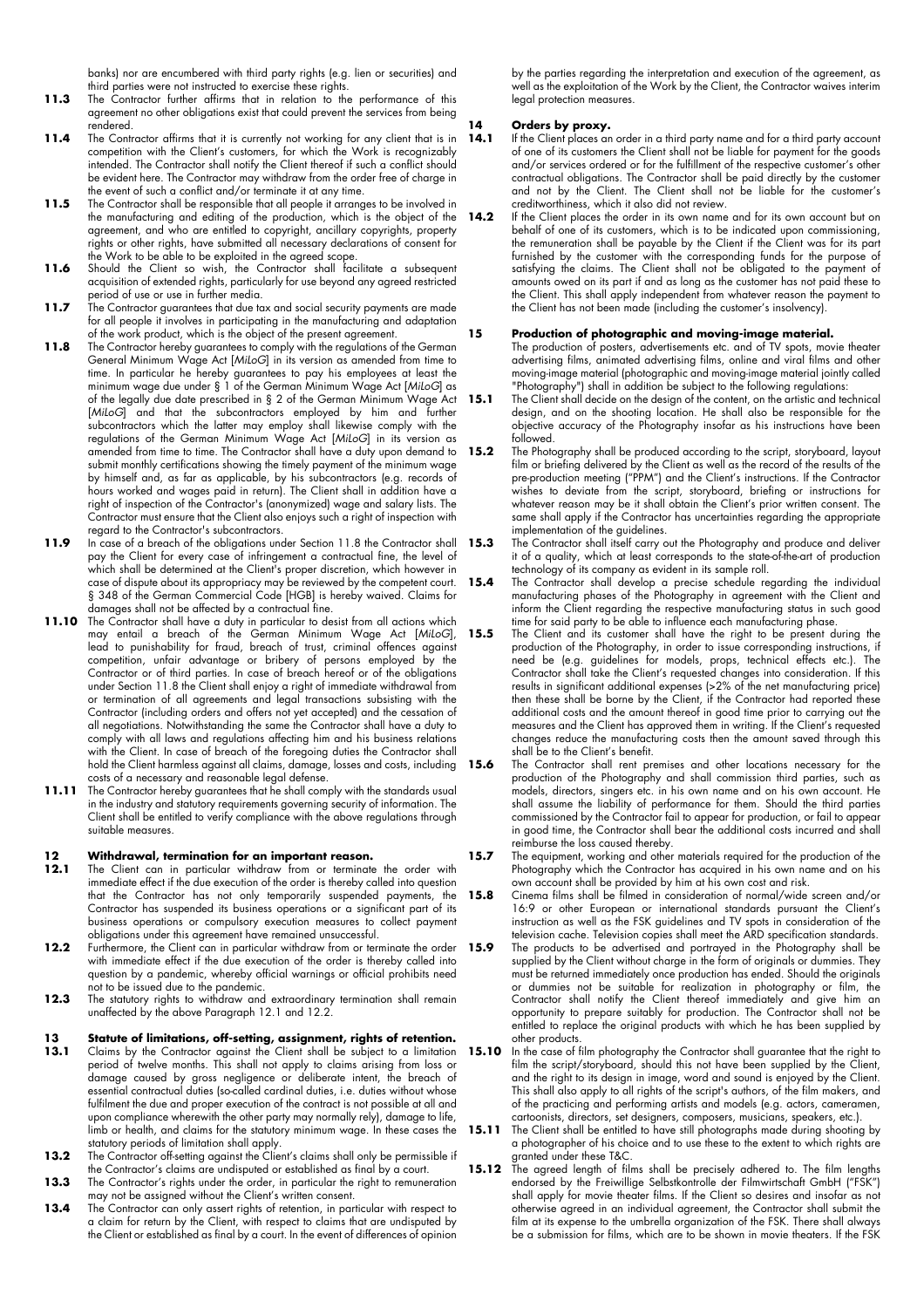or the television advertising company objects to the work result due to elements, which are attributable to an express wish of the Client then necessary changes shall be borne by the Client, otherwise by the Contractor. This provision shall correspondingly apply for the Freiwillige Selbstkontrolle Fernsehen e.V. ("FSF"), the Freiwillige Selbstkontrolle Multimedia-Diensteanbieter e.V. ("FSM") as well as for other similar organizations.

- **15.13** The Contractor shall not superimpose his name, or that of his company, or that of third parties, or any other designation of his business in the Photography, or make the same visible or audible in any other way, or supply the Photography with a digital watermark.
- **15.14** Should a shooting of Photography be cancelled including cancellation at short notice – the Client shall not be liable to pay a cancellation fee, unless he has caused the said cancellation through gross negligence or by deliberate intent.

#### **16 Film score.**

- The following terms shall apply for the production of film scores ("Music"): **16.1** The order for music production shall only include production of the Music (incl.
- singing and composition) and its associated production processes. **16.2** The length, type as well as the instrumentation of the Music to be composed and integrated by the Contractor shall be oriented to the creative requirements of the advertising production and shall be determined by the Client. The agreed length of the Music shall be precisely adhered to.
- **16.3** The Contractor shall be obligated with respect to its composition services to provide exclusively, personally created, original work. The use of third party themes or motifs is not permissible. The Client shall be entitled at any time to refrain from using the Music created by the Contractor or parts thereof and/or commission other composers with the (further) editing and adaptation. The Contractor shall grant all rights pursuant Paragraph 7 both in its capacity as the copyright and ancillary copyright holder to the sound recordings.
- **16.4** The Music shall be produced according to the briefing provided by the Client. The Client shall be entitled to decide regarding the content, creative and technical design. If the Contractor wishes to deviate from the briefing or instructions, regardless of the reason, it shall obtain the Client's prior written consent. The same shall apply if the Contractor experiences uncertainties regarding the appropriate realization of the guidelines.
- **16.5** The Contractor shall personally create the Music and produce and deliver it of a quality, which at least corresponds to the state-of-the-art of production technology of its company as evident in its sample roll.
- **16.6** The Client shall have the right to be present during production in person or represented by its Agency, in order to issue the corresponding instructions, if need be. The Contractor shall take the Client's requested changes into consideration. If this results in significant additional expenses (>2% of the net manufacturing price) then these shall be borne by the Client, if the Contractor had reported these additional costs and the amount thereof in good time prior to carrying out the measures and the Client has approved them in writing. Should the changes desired by the Client lower the production costs - which the Contractor must notify immediately – the sum thus saved shall be credited to the Client.
- **16.7** If the Music is to be presented in movie theaters the Contractor shall submit the Music to the umbrella organization of the FSK at its own expense. If the FSK or a television advertising company objects to the Music or individual title due to elements, which are attributable to an express wish of the Client then necessary changes shall be borne by the Client, otherwise by the Contractor.

# **17 Special acceptance rules for film and music orders.**

- **17.1** The Contractor shall be obligated to deliver technically impeccable, completely mixed Work of broadcast quality. It expressly guarantees that the Work is of impeccable sound and image quality.
- **17.2** In the case of advertising films the Contractor shall first screen the rough draft version of these to the Client and/or its customer after previously arranging a date. The Client shall immediately report any requested changes to the Contractor.
- 17.3 For music productions, following the delivery of the Music until the acceptance of each final version, the Contractor shall undertake modifications, supplements and improvements, insofar as desired by the Client.
- **17.4** The necessary final acceptance of the Work (online release) shall be effected in the presence of the Client and/or its customer and at the Client's request in the presence of the Contractor or an authorized agent (e.g. director) after previously arranging a date. Acceptance shall be effected at the Client's discretion at its headquarters, the headquarters of its customer or at the Contractors headquarters.
- **17.5** The acceptance shall extend in each case to the design with respect to creativity, advertising and taste, conformity with the script, storyboard, layout film/briefing, the PPM specifications and the Client's additional instructions as well as in the online release to the sound and image quality (particularly to color determinations) and technical design. Statutory provisions governing contracts for work and services in the German Civil Code [*BGB*] shall also apply.
- **17.6** Any defects appearing in the Work shall be remedied by the Contractor immediately at its expense.

#### **18 Programming services.**

- If the Contractor is commissioned with programming, program and data orders ("Software"), the following rules shall additionally apply:
- **18.1** If the Contractor's service consists of the creation or adaptation of a software, the program shall be delivered on a suitable data storage media in a machinereadable form together with the source code.
- **18.2** The Contractor warrants that the Software contains no open source software.<br>**18.3** If the Software according to the work service to be rendered pursuant the
- **18.3** If the Software according to the work service to be rendered pursuant the Client's prior written consent – nevertheless contains open source software

deviating from Paragraph 18.2 above then the Contractor shall record a precise description of the open source software in the service description. The Contractor warrants that all licensing obligations that exist with respect to the open source software have been fully satisfied by the Contractor, the Contractor shall provide the Client with all relevant license texts and all necessary source codes, such as build scripts, for each version of the open source software delivered to it, in order to enable the Client to create an executable version of such open source software.

In the event of a breach of the aforementioned obligations, the Contractor shall release the Client from all claims, damages, losses and costs, including the costs for a necessary and appropriate legal defense and assume the defense against all claims the Client incurs due to the breach of this obligation.

- 18.4 In Flash sources the Contractor's own developments can be implemented as closed files in the programming section in the source files with the Client's prior written consent; however, these sections must not significantly limit the possibility of adaptation (language version adaptation, modularity of the web special, if specified etc.).
- 18.5 If the Contractor's service consists of creating or adapting a software, the created and adapted programs shall be delivered to the Client in testable form after a program test has been performed at the contractor's premises. After the Contractor's declaration of readiness for acceptance is on hand and the delivery of all documents belonging to the order has been made, the Client shall effect acceptance within four weeks. If the review of the Contractor's services require a putting into operation or service for testing purposes then the acceptance shall not follow until the successful conclusion of the tests.
	- The acceptance will be effected when all services and criteria set forth in the service description have been satisfied and the Work is free from errors.
- **18.6** A formal acceptance protocol shall be created regarding the acceptance. The formal acceptance shall be withheld, however, until the Contractor remedies any defects determined. The defects shall be remedied immediately, at the latest within a period specified by the Client.
- **18.7** Customary documentation shall be submitted for acceptance of the Software at the latest and is hence a prerequisite for the acceptance.

#### **19 Source files and property.**

- **19.1** All source files, HTML data and implementations, Photoshop files, flash sources and other files, image or sound storage media and other data storage media associated with the production of the Work as well as all props, furnishings, decorations, etc. acquired for the Work, shall be deemed the sole property of the Client from the point in time of their creation or acquisition onwards, insofar as not expressly otherwise agreed in individual agreements. The handover to the Client shall be substituted by the Contractor safeguarding these objects for the Client free of charge. Image/sound negatives, data storage media as well as magnetic tapes shall be stored by the Contractor at its own expense in a replicator facility or video/sound studio in the name of the Client for a minimum period of three years from final acceptance. The Contractor shall notify the Client of the name and address of the storage facility in writing. The Contractor shall inform the Client at least six months prior to expiration of the aforementioned three-year period regarding the expiration of the period in writing, in order to give it opportunity to decide on a possible extension of the storage period. If the aforementioned information is not provided by the Contractor on time it shall be obligated to provide indefinite further storage at its own expense.
- **19.2** The Contractor shall immediately surrender to the Client all objects previously mentioned at the Client's request at any time, also prior to the completion of the Work, if applicable.

#### **20 Tax deduction for persons with limited tax liability**

**(§ 50 a of the German Income Tax Act [***EStG***]).** Insofar as the Contractor is subject to limited tax liability (§ 49 of the German Income Tax Act [*EStG*]), the following shall apply by way of supplement:

- 20.1 The remuneration agreed between the Client and Contractor shall be subject to tax deduction for the following income:
- **20.1.1** Income generated by creative, athletic, artistic, entertainment or similar performances, which are carried out domestically, including income from other activities connected with these activities, irrespective of the person to whom the income flows. Excluded from these shall be remunerations for not self-employed work, which are subject to tax deduction from wages pursuant § 38 Section 1 No. 1 of the German Income Tax Act [*EStG*].
- **20.1.2** Income, which is derived from the domestic exploitation of performances according to Paragraph 20.1.1 (see Paragraph 7),
- **20.1.3** Income, which is the result of remunerations for granting the use or the right to use rights pursuant Paragraph 7.
- **20.2** The Client shall be obligated to withhold income tax by means of the tax deduction to secure the tax liability (§ 50a Section 7 of the German Income Tax Act [*EStG*]). In the case of income as defined in Section 20.1.1 no tax deduction shall be made providing the income per performance does not exceed € 250.
	- **20.3** In addition to remuneration, all income also means the Client's assumed and reimbursed travel and accommodation expenses, insofar as they exceed the actual costs, and the costs of meals if they exceed the flat fee amounts for room and board expenses. The sales tax owed by the Client shall not be part of the assessment basis.
- 20.4 At the time when the said remuneration is paid to the Contractor the Client must already withhold the income tax for the Contractor's account by way of tax deduction and transfer the tax withheld in the course of one quarter to the German Federal Central Tax Office [*Bundeszentralamt für Steuern*] by the tenth of the month following each said quarter.